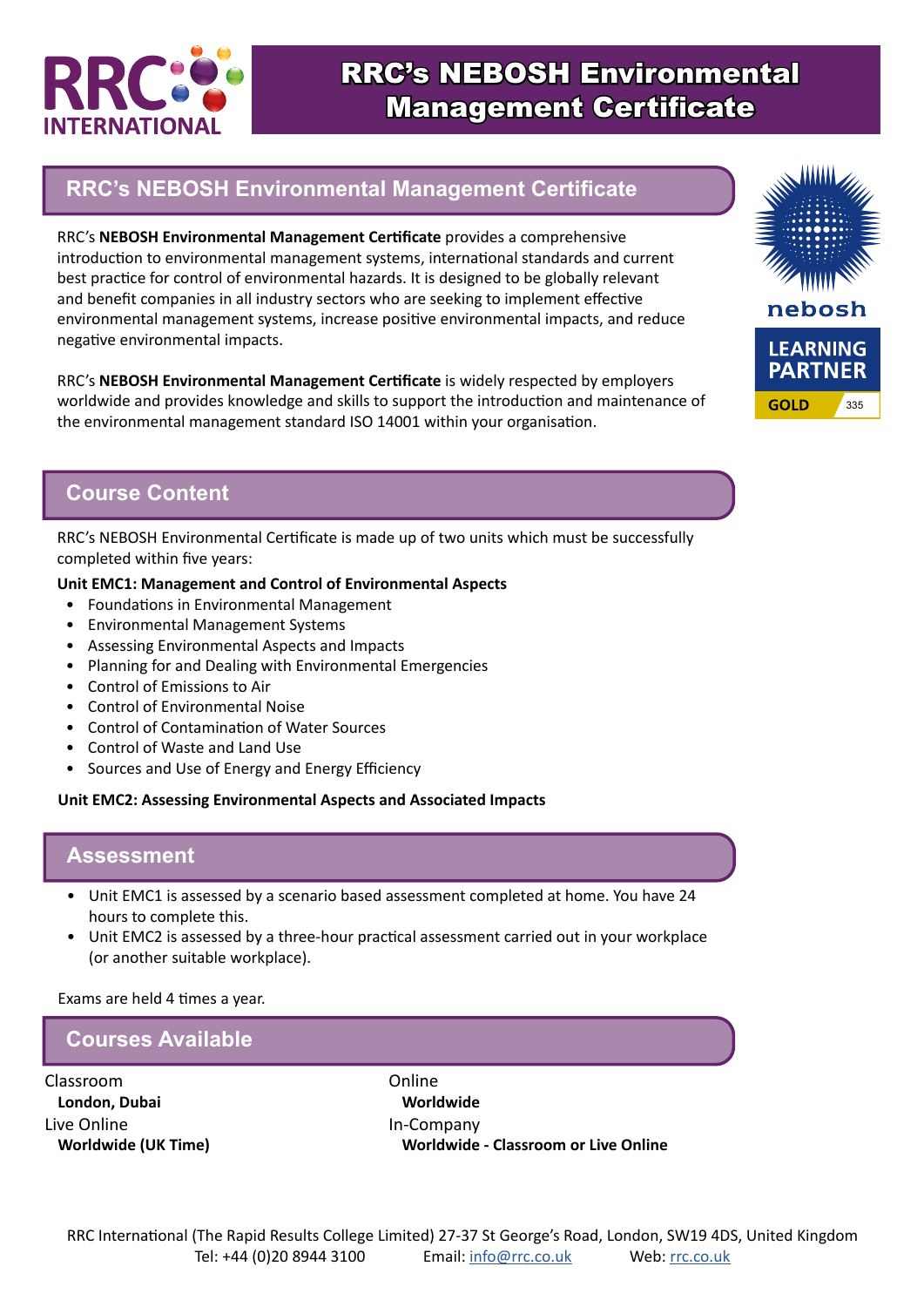

#### **Classroom Courses**

• Complete Course 1 week (5 days) + assessments

| Venue              | <b>Course Dates</b> | Exam Date | Fee                                        |
|--------------------|---------------------|-----------|--------------------------------------------|
| London (Wimbledon) | 10-14 Oct 22        | 2 Nov 22  | $£795 + VAT + £158$<br>NEBOSH Fee (£1,112) |

## **Live Online Courses**

• Complete Course - 1 week (5 days) + assessments

| <b>Course Dates</b> | Exam Date | Fee                                 |
|---------------------|-----------|-------------------------------------|
| 4-8 Apr 22          | 4 May 22  |                                     |
| 18-22 Jul 22        | 3 Aug 22  | £695 + VAT + £158 NEBOSH Fee (£992) |
| 17-21 Oct 22        | 2 Nov 22  |                                     |

# **Online Courses**

Flexible, fully tutor supported online learning available anywhere in the world.

- 70 hours of study (2-3 months) + assessments
- Start any time
- Mobile-friendly, innovative, interactive online study including videos, animations, quizzes, tests and reviews of your progress
- Assessments completed at your home and workplace
- 30-Day Money Back Guarantee with all RRC online courses

| <b>Online Course Fees</b>              |                                     |  |  |  |  |
|----------------------------------------|-------------------------------------|--|--|--|--|
| Complete Course                        | £450 + VAT + £158 NEBOSH Fee (£698) |  |  |  |  |
| <b>Scenario-based Assessment Dates</b> |                                     |  |  |  |  |
| May                                    | 4 May 22                            |  |  |  |  |
| August                                 | 3 Aug 22                            |  |  |  |  |
| November                               | 2 Nov 22                            |  |  |  |  |